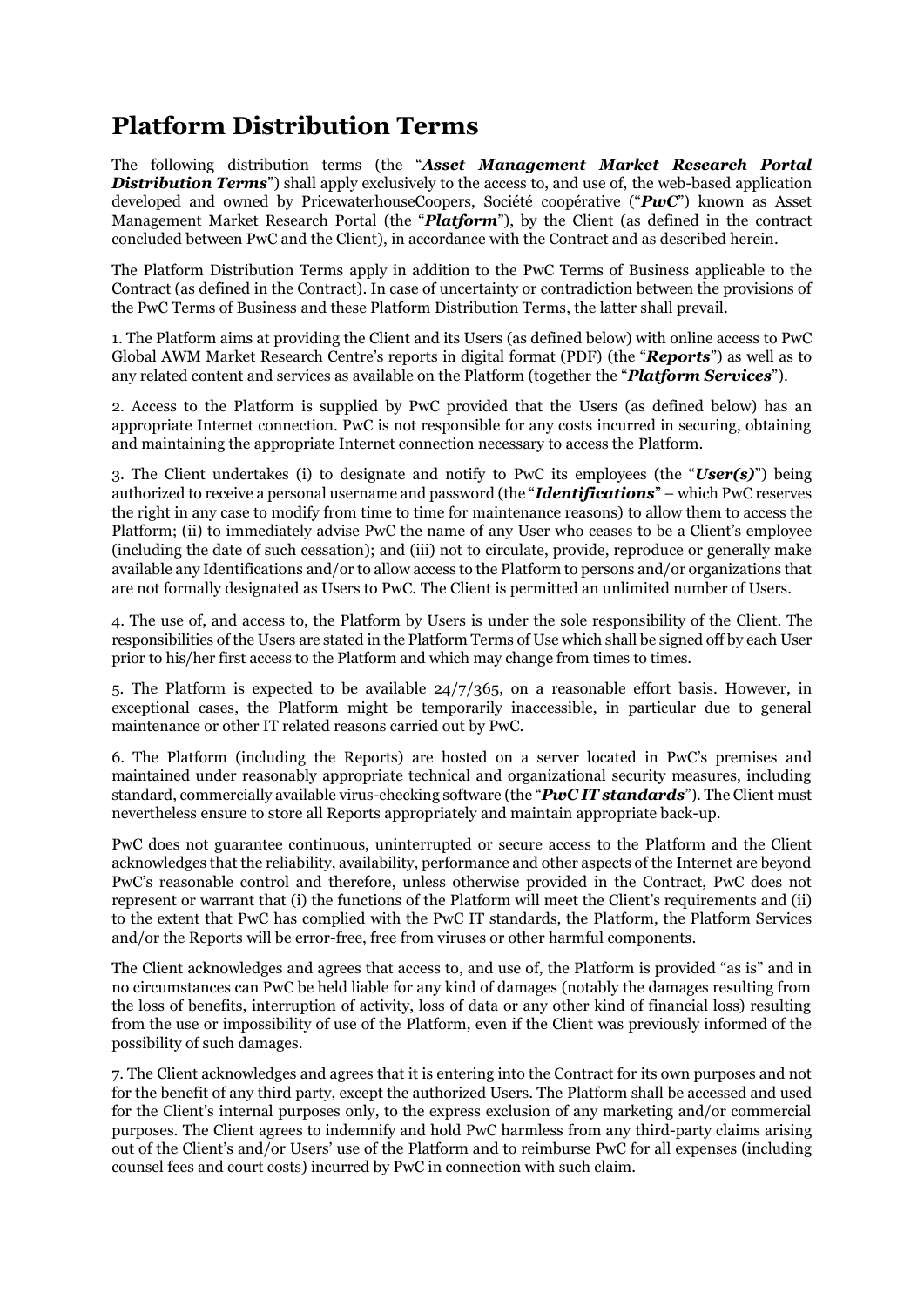The Client and its Users may not (i) use the Platform in any way that may harm, hinder, impair and/or overload the performance of the Platform; (ii) reproduce, modify, copy, distribute, transfer, diffuse, circulate and/or sell in whole or in part, directly or indirectly, free or at a cost, to any third parties, by physical or electronic means, any information, data, and/or service (including the Platform Services and the Reports) obtained from the Platform except with the prior express written permission of PwC; (iii) use the Platform to conduct any illicit activity, which is prohibited by and/or would violate applicable laws, regulations and/or professional standards, or the Contract.

8. PwC reserves the right to control at any moment and without any notice the use that the Client and the Users make of the Platform. Should PwC suspect an abuse concerning the use of the Platform, the Platform Services, the Reports and/or any use contrary to the conditions of the Contract, these Platform Distribution Terms and/or the Platform Terms of Use, the Client's and Users' right of access will automatically be suspended or terminated without any notice.

## **Platform Terms of Use**

This statement describes terms and conditions of use (the **"***Platform Terms of Use***"**) under which PricewaterhouseCoopers, Société coopérative (**"***PwC***"** or **"***We***"** or **"***Us***"**), a Luxembourg company whose registered address is at 2, rue Gerhard Mercator, L-2182 Luxembourg, allows users (**"***You***"** or the **"***User(s)***",** be they individuals and/or the legal entities they represent (the "*Client(s)*")), to access and use the Asset Management Market Research Portal (the **"***Platform***"**) as well as its related content and services, including PwC Global AWM Market Research Centre's reports in digital format (PDF) (the "*Reports*") (together the **"***Platform Services***"**). By accessing and using the Platform and the Platform Services, You manifest your express consent to the acceptance of the Platform Terms of Use set out below, including all notices displayed on the Platform.

1. The Platform aims at providing the Client and its Users with online access to the Reports and the Platform Services and may only be used in the framework of a contract concluded between the Client and PwC (the "*Contract*"). In application of the Contract, PwC attributes a password and a username (the **"***Identifications***"**) to each Client's employee designated as authorized User by the Client. Any non-authorized person having accessed, navigated and/or used the Platform and/or the Platform Services is subject to the same obligations and responsibilities listed in these Platform Terms of Use as that of an authorized User.

2.The Identifications provided to You are strictly personal and non-transferable. You are fully responsible for maintaining the confidentiality of your Identification as well as all utilization thereof. You commit to immediately inform PwC and the Client of any suspected or actual non-authorized utilization of your Identifications or of any other suspected or actual security threat to the Platform and/or the Platform Services. PwC cannot be held liable for any damage that may occur due to the utilization of your Identification by a third party, whether You knew of this utilization or not. However, you may be held liable if PwC and/or a third party incurs damage due to the utilization of your Identification by a third party. Finally, for purposes of maintenance and efficiency access, PwC may modify the Identifications from time to time.

3. The Platform is expected to be available 24/7/365, on a reasonable effort basis. However, in exceptional cases, the Platform might be temporarily inaccessible, in particular due to general maintenance or other IT related reasons carried out by PwC.

4. The Platform (including the Reports) are hosted on a server located in PwC's premises and maintained under reasonably appropriate technical and organizational security measures, including standard, commercially available virus-checking software (the "*PwC IT standards*"). Please note that You must ensure that You stored all Reports appropriately and maintain appropriate back-up.

PwC does not guarantee continuous, uninterrupted and/or secure access to the Platform and the Platform Services, and You acknowledge that the reliability, availability, performance and/or other aspects of the Internet are beyond PwC's reasonable control. Therefore, PwC does not represent or warrant that (i) the functions of the Platform will meet Your requirements and (ii) to the extent that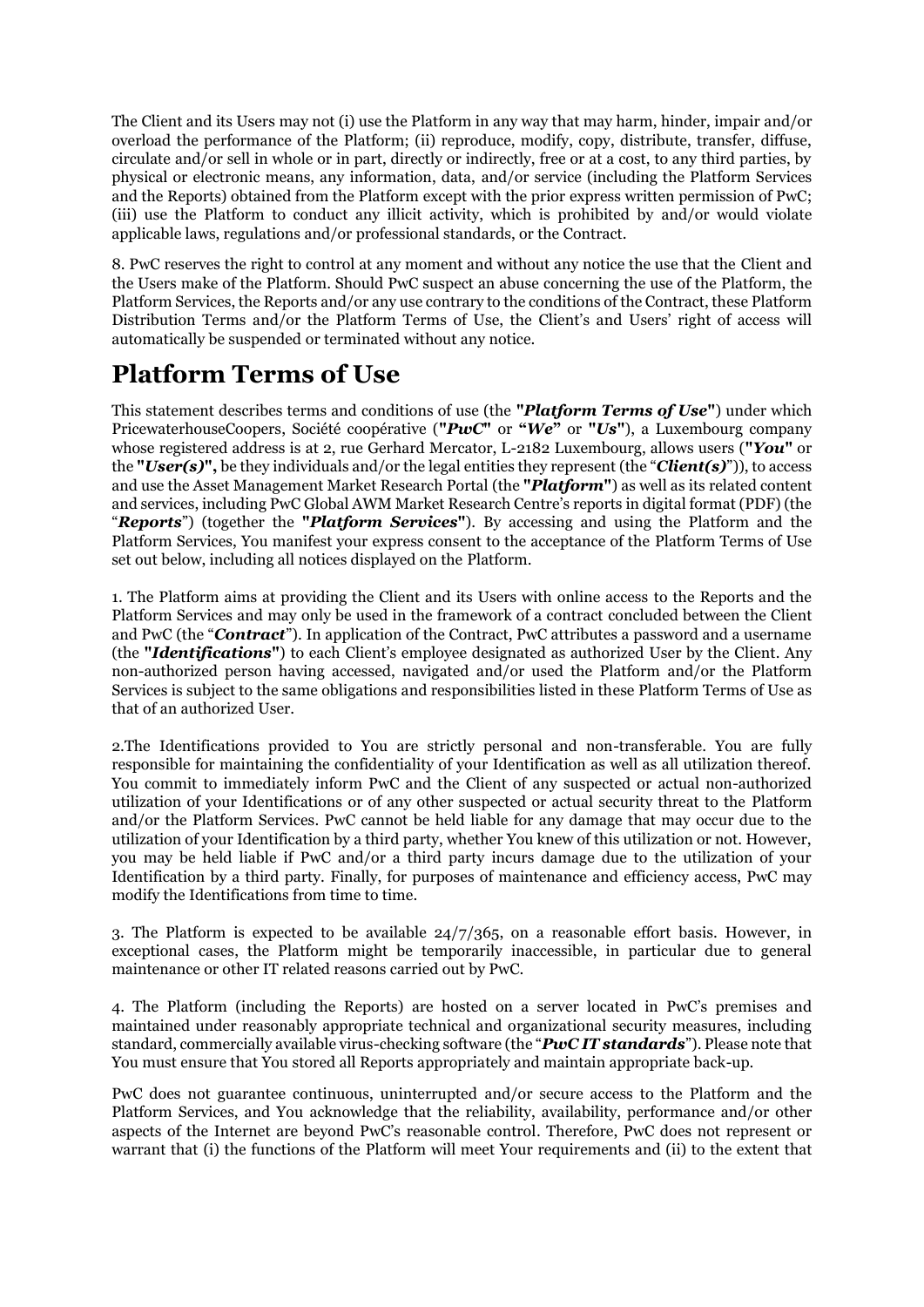PwC has complied with the PwC IT standards, the Platform, the Platform Services and/or the Reports will be error-free, free from viruses or other harmful components.

You acknowledge and agree that access to, and use of, the Platform is provided "as is" and in no circumstances can PwC be held liable for any kind of damages resulting from the use or impossibility of use of the Platform nor for any costs incurred by You in securing, obtaining or maintaining an appropriate internet connection, even if You were previously informed of the possibility of such damages.

5. Unless otherwise provided in the Contract (i) any material, data, documents and files contained in, and/or provided through, the Platform and its Platform Services (including the Reports), is for general guidance on matters of interest only and is provided "as is"; and (ii) to the extent permitted by applicable law, PwC, any other entity linked to PwC, and their respective partners, agents, representatives or employees, or licensors, distributors or suppliers (the "*PwC Parties*"), disclaim towards You or any other person, all guarantees of representation, reliability, timeliness or of the results obtained from the use (or impossibility of use) of, the Platform, the Platform Services and/or the Reports, as well as all warranties of any kind, express, implied, or statutory.

6. You can only access, navigate or use the Platform and the Platform Services on the condition that You guarantee that You will not use it to conduct any illicit activity, which is prohibited by or would violate any applicable law and/or these Platform Terms of Use. You may not use the Platform or the Platform Services in any way that may harm, hinder, impair or overload the performance of the Platform and/or the Platform Services. In addition, You are not authorized to: (i) unless as expressly foreseen in the Contract, modify, copy, distribute, transfer, diffuse, represent, reproduce, create derivative obligations, transfer or sell in whole or in part, directly or indirectly, free or at a cost, to non-authorized third parties, by physical or electronic means, any Report or Platform Services; nor (ii) manipulate or use the Platform or the Platform Services to create products or services which are likely to compete with or to hinder, directly or indirectly the Platform or Platform Services delivered or to be delivered by PwC.

8. In case of termination, for any reason, of Your employment with the Client, You shall immediately inform PwC of the effective date of such termination and cease using Your Identifications up from this date.

PwC reserves the right to control at any moment and without any notice the use that You make of the Platform and of the Platform Services. If PwC suspects an abuse concerning Your use of the Platform, the Reports and/or the Platform Services, or any other use contrary to the terms and conditions of these Platform Terms of Use, Your (as well as the Client's) right of access will be automatically suspended without prior notice and You (as well as the Client) may be exposed to legal actions.

Also, PwC may suspend Your access to the Platform and to the utilization of the Platform Services without prior notice on the written or verbal demand of the Client.

9. The Platform, the Reports and all the elements constituting the Platform and the Platform Services (for example and without limitation: general structure, database and software, texts, animated or nonanimated images, titles, documentation, arrangement and form of the presentation) are the exclusive property of PwC and are protected by copyrights. Any program, publication, design, product, process, software, technology, information, know-how, or idea described in, or related to, the Platform and the Platform Services, may be subject to other rights, including other intellectual property rights, which are owned by PwC or other interested parties and are not licensed in any way to You hereunder. These Platform Terms of Use hereby grants You an individual and non-exclusive authorization to access and navigate the Platform and the Platform Services for strictly professional purposes in accordance with the tasks entrusted to You by the Client and solely (i) for the internal use of the Client and (ii) in order to attain the objectives defined in the Contract. Any interference with the stipulation of this clause such as notably the reproduction, diffusion of any kind of process, commercial or otherwise, free or at a cost, constitutes a counterfeiting punishable according to the applicable law.